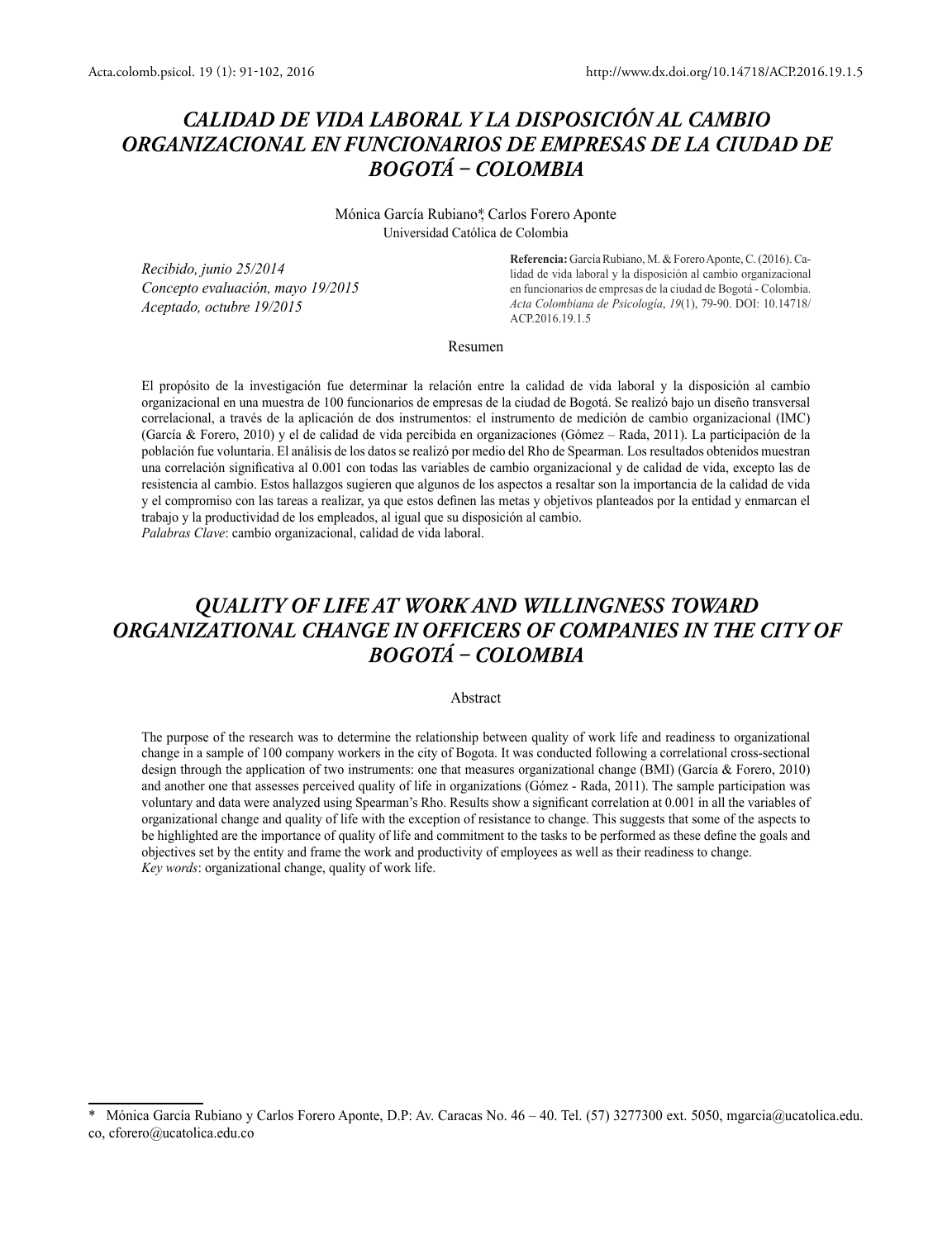# *QUALIDADE DE VIDA PROFISSIONAL E A DISPOSIÇÃO À MUDANÇA ORGANIZACIONAL EM FUNCIONÁRIOS DE EMPRESAS DA CIDADE DE BOGOTÁ (COLÔMBIA)*

#### Resumo

O propósito desta pesquisa foi determinar a relação entre a qualidade de vida profissional e a disposição à mudança organizacional numa amostra de 100 funcionários de empresas da cidade de Bogotá. Realizou-se sob um desenho transversal correlacional por meio da aplicação de dois instrumentos: o instrumento de medição de mudança organizacional (García e Forero, 2010) e o de qualidade de vida percebida em organizações (Gómez-Rada, 2011). A participação da população foi voluntária. A análise dos dados foi realizada por meio do rho de Spearman. Os resultados obtidos mostram uma correlação significativa a 0.001 com todas as variáveis de mudança organizacional e de qualidade de vida, exceto as de resistência à mudança. Esses achados sugerem que alguns dos aspectos a ressaltar são a importância da qualidade de vida e do compromisso com as tarefas a realizar visto que estes definem as metas e os objetivos propostos pela entidade e determinam o trabalho e a produtividade dos empregados, assim como sua disposição à mudança.

*Palavras-chave:* mudança organizacional, qualidade de vida profissional.

### INTRODUCTION

Providing a nurturing work environment is an issue of utmost importance for many organizations. Human talent is the force that moves different processes, facilitates their development, and without a doubt strengthens the continuous progress of the employees as well as the organization. It is important not to merely meet the basic needs of the employee, since a great variety of personal needs could also emerge, directly influencing the behaviors and attitudes the employee has within the organization. Because of this, those needs should be adjusted within the organization so that the employee's quality of work life is optimal (Nair, 2013).

Elizur and Shye (1990) point out that quality of work life (QWL) has been studied from two theoretical-methodological perspectives: a) the quality of life in the work environment, whose goal is to attain a better quality of life through the achievement of organizational interests. Its aim is to analyze the organization as a system, taking into account the different subsystems that it comprises, thereby attaining greater productivity and efficiency as a preliminary step, without which it would not be possible to meet the demands of each worker and, b) the psychological quality of life, oriented towards showing a greater interest in the worker, developing analysis that allow the identification of specific elements that affect the worker´s wellbeing in his/her daily life. Even though both approaches have a common goal of improving work life, they differ in the objectives they pursue.

From these two perspectives, González, Peiró and Bravo (1996) explain that QWL measures the way in which the working environment is experienced: a) objectively, where the whole organization is assessed as a multilevel system, taking into account the physical and environmental characteristics of the work place which could lead to a better or worse quality of work life, b) subjectively, from the point of view of the worker, considering the factors that directly influence the way in which he/she views his/ her work along with the individual characteristics that affect their perspectives of the work. These include all the emotional and attitudinal characteristics that could have an influence on it.

Pérez, Campos, Negro and Caballero (2011) understand quality of work life as the perception of demands in the work place and the possible means to meet them. These demands can stem directly from the worker or from the organization. This concept contains subjective and objective factors. The subjective factors refer to the beliefs the worker develops and which originate from their labor situation. This confirms that subjective experiences are not a dimension of life, but life itself. On the other hand, objective elements are those that make up the work environment such as working conditions, salary, health, etc. (Segurado & Argulló, 2000).

The perception that employees have of these subjective and objective factors can lead them to take diverse positions regarding the processes of change that are emerging within organizations. According to García, Camargo, Cervera, Ramírez and Romero (2010), given that organizations are open and dynamic systems, they are constantly changing and it is therefore necessary to understand what the change consists of, which factors influence it, and what is the most appropriate way to guide change within the organization.

Organizational change should not be understood as an isolated internal element within organizations, but should rather be seen as an invigorating element that allows change to be addressed from different aspects of organizational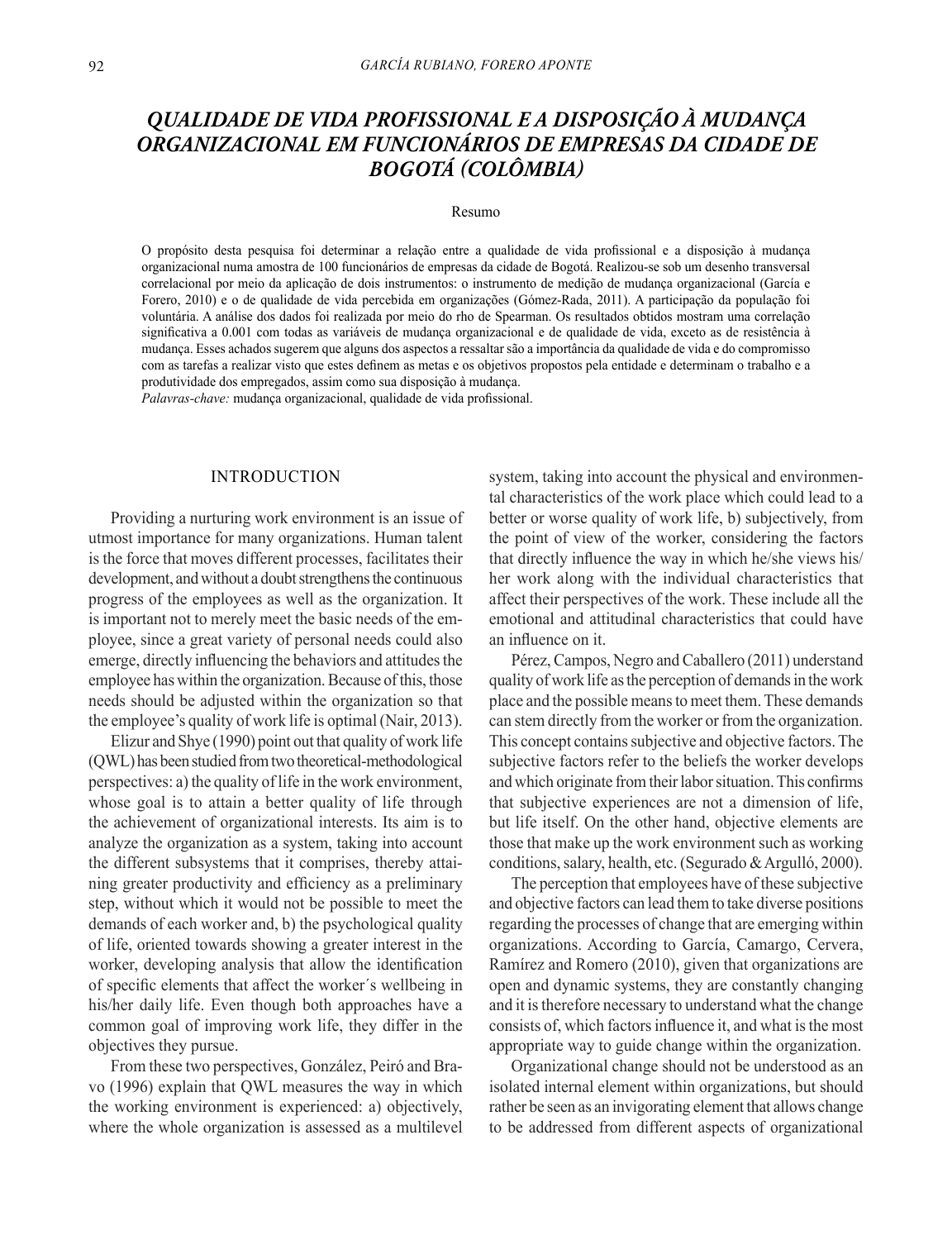behavior in its three levels (individual, group, and organizational). In this respect, this research corresponds to a line of work in which studies have been developed at these levels. At an individual level, variables such as attitude (García, Rojas & Díaz, 2011), motivation (García, Gómez & Londoño, 2009), motivation and satisfaction (García & Forero, 2014), and organizational justice (García & Forero, 2014) are considered. At the group level, variables such as leadership (García, 2011), communication (García, Arias & Gómez, 2013), and teamwork (García, Camargo, Cervera, Ramírez & Romero, 2010) have been studied. In general terms, these studies show correlations between the different variables mentioned above, which allows to assume that there are interrelated aspects within organizations and that these have an influence in processes of change.

Acosta (2004) understands organizational change as a set of transformations that are produced by internal or external forces to organizations and which generally seek to increase the effectiveness of the organization (Freire & Gutiérrez-Rubí, 2010).

With respect to forces that generate change, these could be: a) structural, which refer to mergers and acquisitions; b) reduction of costs, which allude to the elimination of non-essential activities or other operational costs; c) change in processes, with an emphasis on making them more effective and less costly; and d) cultural change, which are focused on human aspects, such as a change from autocratic management to participatory management (Luecke, 2003).

From a different perspective, Palací (2005) differentiates between planned and unplanned change. Planned change is aimed at the achievement of goals, is more organized, and has more control and is more in touch with financial issues such as costs generated. Unplanned change refers to all the actions that occur in response to the demand from external variables such as new directives or market demands. These changes include innovations in processes, services, products, structure, and management of the company.

Lippitt, Watson and Westley's planned change model (1958) is one of the most representative models of change and points out that all information should be shared within the whole organization and will only be functional if it is translated into plans of action to improve the company. The phases of this model are to explore the needs, to define the entry of an agent of change – preferably external – with the aim of carrying out diagnoses and to plan goals and solutions in order to generate real actions and later stabilize and assess the organization (Cited by Hernández, Gallarzo & Espinosa, 2011).

According to Ruiz, Ruiz, Martínez and Peláez (1999), the differentiation between the factors of organizational change and the management of organizational change has to be taken into account. Factors of organizational change are ways that, for various reasons, an organization can detect that need to be changed, and include: technological, structural, personnel, and cultural factors. In the current corporate world characterized by globalization, the power of clients and the avalanche of information, organizations have been in a permanent process of change in order to achieve continual improvement. Organizations have to react to technological, structural, personnel, and cultural factors, and in this way achieve the adaptation and/or proactivity they need to move forward. To manage the change in these factors, two aspects need to be very clear: the phases of change and the elements for the management of change. It is considered that organizational change can be divided into five phases: detecting the need for change, carrying out a diagnosis of the current situation, elaborating an action plan, implementing change, and controlling and assessing changes as they take place.

It is important to highlight that the way in which change is managed will generate greater or lesser resistance. This is understood as an organizational disagreement, which many individuals consider unpleasant since they do not understand it, either because it has not been explained in a clear way or because uncertainty is generated around the process (Vicenzi, Melo & Fonseca, 2011).

In this regard, the literature has a series of debates about the way in which organizational change should be carried out, but it always coincides with the idea that it should be implemented with a focus on ensuring that members of the organization recognize the need for change. In this way, the capacity for change implies a systemic approach for the development of the organization, taking advantage of the people's natural capacity, their perceptions with respect to equality in terms of treatment and status in the process, and the teams that want to change and support the change, which is a fundamental aspect (Kerber & Buono, 2010).

A study carried out by Ernst, Lewis and Hammer (2010) summarized the perspectives of the employers in terms of work life and their initiatives related to possible phenomena of organizational change in the face of two challenges. The former refers to the structural organization (flexible work, human resources policies) and the second refers to cultural factors (support supervisors, atmosphere). The authors point out that even though work life and the initiatives respond to the need to adapt the organization to the changing relationships between work, family life and personal life of individuals, these aspects are marginalized instead of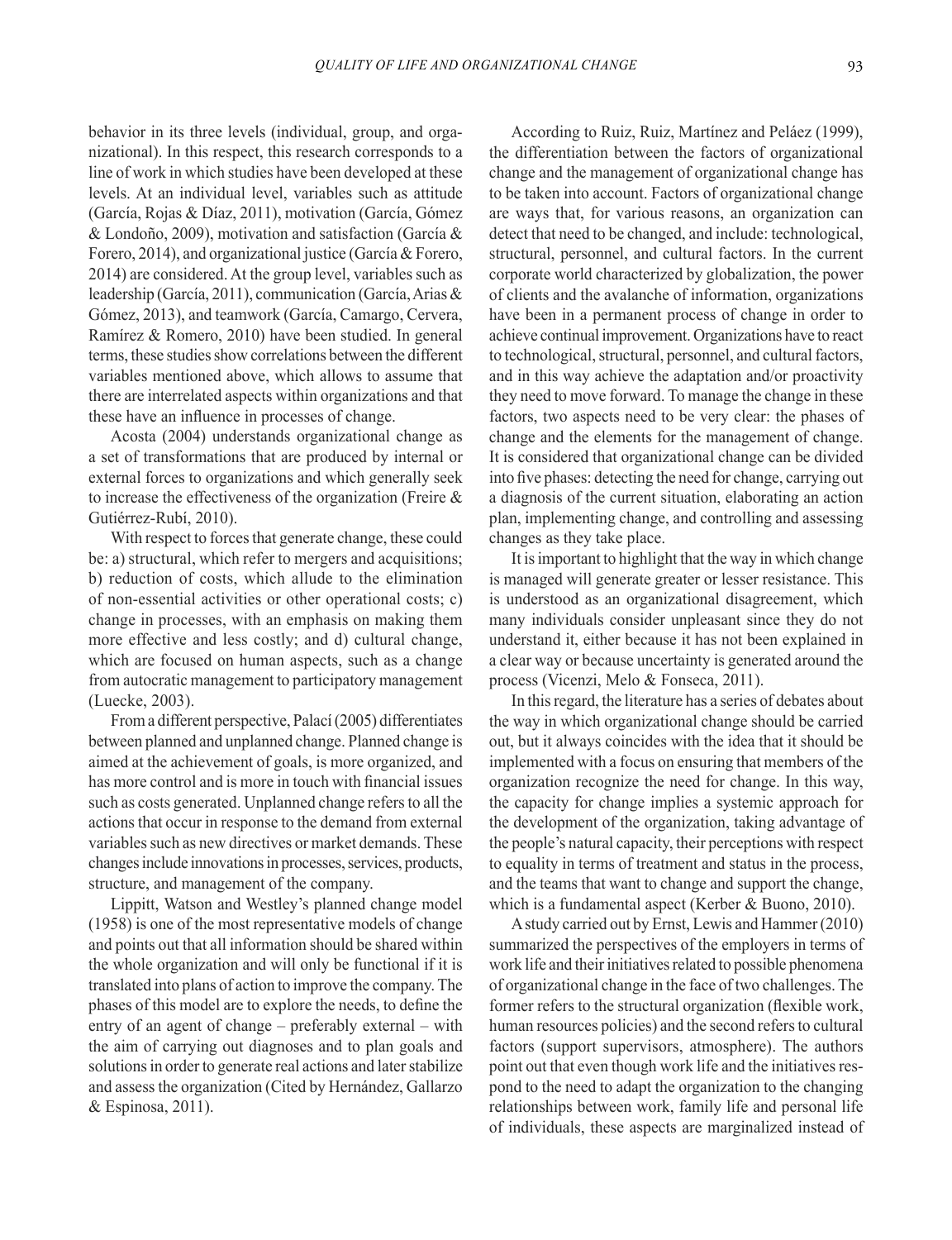becoming integrated into the systems of the organization. The vision should therefore change and become integrated to improve the effectiveness of the organization.

Research carried out by Gómez (2010) had the objective of discovering the understanding that temporary employees from the Aburrá valley had regarding certain factors of organizational change and the influence this change had on their quality of life. The author explains a strategy for the betterment of the quality of life in general that is structured in six steps: preparation, planning, reporting, deployment, implementation, and constant improvement of the quality and the organizational change that is involved. The research concluded that the quality of work life requires changes: changes in the way of seeing and doing things, in the way of managing things, in the way of directing the organizations, in the variants of people's participation and in the context of responsibilities, among others. This does not mean that it is necessary to change everything, but that progress in terms of quality requires adjustments in different aspects of administration that are obstacles for this progress. This implies the need to promote actions that boost local sustainable development, understood as a responsibility shared by each and every one of the social, economic, and environmental agents that, one way or another, have something to propose or recommend for the continuous improvement of workers' quality of life.

In this way, quality of life in the work place is a crosscutting factor for decision-making regarding changes that should be made within the organization. These changes should strengthen the workers´ perspectives regarding development, productivity and efficiency within the organization.

In general, the influence of the quality of work life and organizational change has not been well studied. Some type of relationship is expected because the quality of work life constitutes a subjective perception of organizational change. This involves the way in which people interiorize the process of change within the organizations, and therefore this paper only intends to explore the possible relationship between the target variables of the study and to offer empirical benchmarks for future research.

Taking this into account, the following research question is generated: What is the relationship between the quality of work life and staff members' readiness to organizational change in companies in the city of Bogotá? The general objective is to identify the relationship between the quality of work life and staff members' readiness to organizational change in companies in the city of Bogotá. Specific objectives are as follows: a) identify workers' readiness to organizational change in companies in the city of Bogotá, and b) identify the conditions that affect workers' quality of work life in companies in the city of Bogotá. In accordance with the above, the research hypothesis proposed is: There is a significant relationship between quality of life and organizational change.

## **METHOD**

## *Type of study*

Given that the research variables were already present in the individuals and the organizations, and that it was not feasible to manipulate them, it made more sense to choose a non-experimental approach, with a correlational crosssectional design which sought to establish a relationship between the variables of organizational change and quality of life. However, no attempt was made to determine the causality between them (Hernández, Fernández & Baptista, 2010). With this methodological decision, it was sought to establish the relationship between the variables drawing from the information obtained through the implementation of standardized tests. The development of this type of research is justified given that the variables of change and quality of life were already present in the context and no attempt was made to manipulate the variables in any way. The goal was then to determine the possible relationships that contribute to understanding organizational change.

#### *Participants*

The research was correlational given that it used quantitative variables that are present in the individuals before carrying out the research, which means that probabilistic sampling is not necessary. The normality of the distributions was assessed to determine the specific use of the correlation coefficient, which in this case was Spearman's Rho. The sampling technique was non-probability self-selection (Coolican, 2005). For this sample, 101 staff members were selected from companies in the process of structural, functional and/or administrative change in the city of Bogotá. The conditions for the selection of the participants included that they should have been working in the organization for three months or more and should give voluntary consent to participate in the research. Socio-demographically speaking, women made up the majority of the sampling (52.5%); 74.3% of the total were professionals, and 18.8% were technicians; 55.4% were single, and 33.7% married. Regarding contract types, 88.1% had service provision contracts. The average time of employment was 12.5 years and the average time in their position was 8.3 years. Both the time in the company and the time in the position have a positive bias, which indicates a tendency towards values below the average (asymmetries of 4.3 and 2.5 respectively).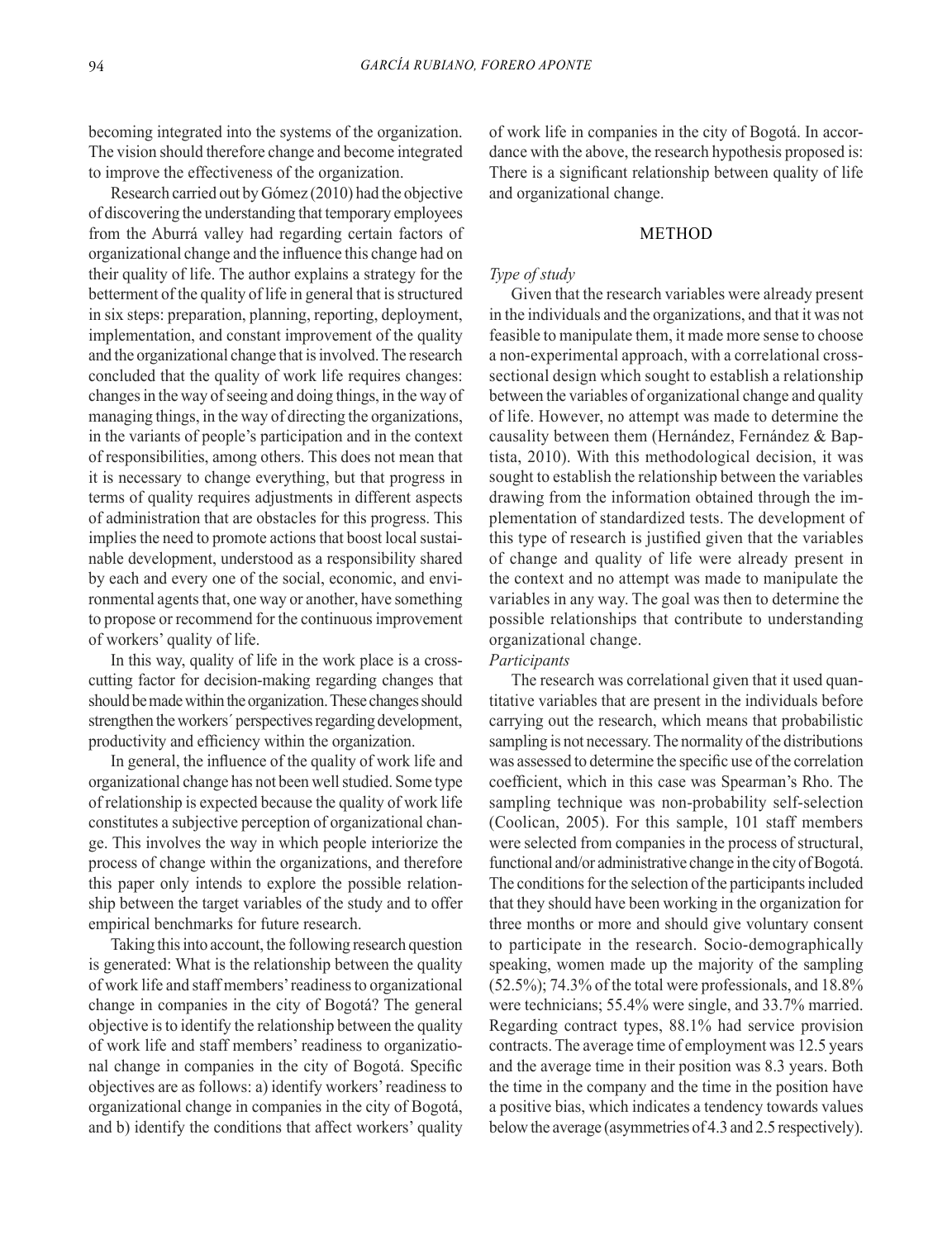## *Procedure*

The research was carried out in two phases: a) proposals were sent to different institutions to carry out the study; b) after receiving consent from the entities, the logistical aspects of how to apply the instruments were defined, starting with the formation of population groups. Instructions for confidentiality were given and the instruments were applied collectively. The participation of the subjects was voluntary and anonymous, and no incentives were given to respond to the questionnaires. The approximate time to complete the instruments was one and a half hours. *Instruments*

For the development of this research, the Instrument for Measuring Change – IMC – (García & Forero,

2010) was used. The instrument is constituted of 9 main variables: a) adaptability, b) leadership, c) participation/integration, d) communication, e) team work, f) acceptance, g) resistance to change, h) knowledge of the organization, i) culture of change. Three first order factors are: a) individual factor, b) group factor, and c) company factor. Two second order factors are: a) factor I: management of change, b) factor II: projection and development of change.

The total reliability of the test was Cronbach Alpha = 0.86. Table 1 shows the reliabilities for each component of the IMC test and the maximum scores; the minimum theoretical scores for each of the components is 1.

Table 1.

Cronbach Alpha reliability and maximum scores for the different aspects assessed by IMC

|                         | Variable                             | Number of<br>Items | Cronbach Alfa | Maximum<br>score |
|-------------------------|--------------------------------------|--------------------|---------------|------------------|
|                         | Adaptability                         | 5                  | 0.512         | 20               |
|                         | Leadership                           | 6                  | 0.776         | 24               |
|                         | Participation-Integration            | 5                  | 0.777         | 20               |
|                         | Communication                        | 5                  | 0.709         | 20               |
| General<br>variables    | Team work                            | $\overline{4}$     | 0.743         | 16               |
|                         | Acceptance                           | $8\,$              | 0.542         | 32               |
|                         | Resistance to Change                 | 11                 | 0.879         | 44               |
|                         | Knowledge of the organization        | $\overline{4}$     | 0.604         | 16               |
|                         | Culture of change                    | 3                  | 0.77          | 12               |
|                         | Individual                           | 11                 | 0.745         | 44               |
| First order<br>factors  | Group                                | 14                 | 0.845         | 56               |
|                         | Company                              | 26                 | 0.756         | 104              |
| Second order<br>factors | Management of change                 | 16                 | 0.89          | 64               |
|                         | Projection and development of change | 6                  | 0.736         | 24               |
| <b>Total</b>            | <b>IMC</b>                           | 51                 | 0.86          | 204              |

To assess the quality of work life, the test of the same name which was designed by Gómez-Rada (2011) was used, which consists of eight dimensions: compensation and benefits (5 items), conditions of the work environment (6 items), nature of the tasks (6 items), development and work security (3 items), organizational democracy (5 items), fundamental rights (4 items), work balance (4 items), and social impact (6 items). The test has a total of 39 items and consists of a Likert-type scale with a minimum value of 1 and a maximum of 4 for each item. It has a reliability of 0.97, obtained using the Cronbach Alpha analysis. This test was used given its consistency with Walton's position (1975, cited by Toro, 1991).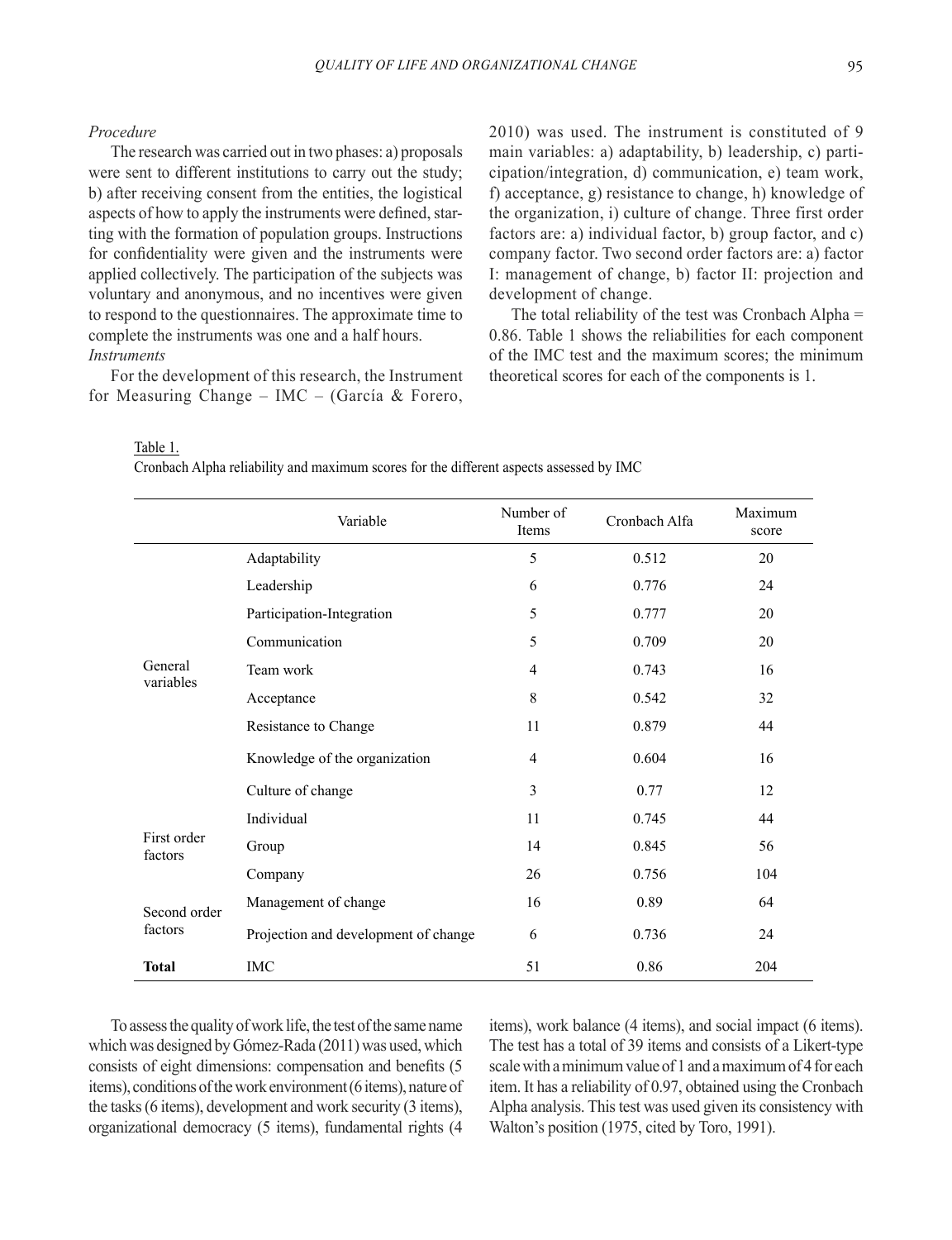## RESULTS

For the analysis of results, descriptive statistics (measurements of central tendency, dispersion, asymmetry, and kurtosis) were calculated. The behavior of the distributions was determined using a Kolmogorov-Smirnov analysis, and finally the corresponding correlations were made using Spearman's Rho coefficient.

of the variables of readiness to organizational change and quality of work life is presented, and in the second, the correlations obtained with Spearman's coefficient of correlation. This method was utilized given that, when conducting the Kolmogorov-Smirnov normality test, the data were found to be abnormally distributed (Pérez, 2011).

In the first part of the results, a descriptive analysis

#### Table 2.

Descriptive statistics of IMC variables and factors

|                      | Variables/Factors                       |        |        |        | <b>Descriptive Statistics</b> |           |          |
|----------------------|-----------------------------------------|--------|--------|--------|-------------------------------|-----------|----------|
|                      |                                         | Mean   | Median | Mode   | St. Dev.                      | Asymmetry | Kurtosis |
|                      | Adaptability                            | 18.54  | 20.00  | 20.00  | 2.41                          | $-1.75$   | 2.34     |
|                      | Acceptance                              | 26.20  | 27.00  | 29.00  | 3.06                          | $-1.37$   | 1.87     |
|                      | Communication                           | 17.31  | 18.00  | 20.00  | 3.14                          | $-1.32$   | 1.67     |
|                      | Knowledge of the organiza-<br>tion      | 13.81  | 15.00  | 16.00  | 2.66                          | $-1.37$   | 1.84     |
| General variables    | Culture of change                       | 10.42  | 12.00  | 12.00  | 2.16                          | $-1.55$   | 2.33     |
|                      | Leadership                              | 22.06  | 24.00  | 24.00  | 2.93                          | $-1.98$   | 4.50     |
|                      | Participation - Integration             | 18.04  | 19.00  | 20.00  | 2.56                          | $-1.33$   | 1.38     |
|                      | Resistance to change                    | 30.25  | 31.00  | 27.00  | 5.85                          | $-0.36$   | 0.33     |
|                      | Team work                               | 13.91  | 15.00  | 16.00  | 2.55                          | $-1.43$   | 2.04     |
|                      | Total                                   | 170.53 | 176.00 | 178.00 | 17.55                         | $-1.76$   | 2.92     |
|                      | Group Level                             | 49.26  | 52.00  | 56.00  | 7.28                          | $-1.58$   | 2.97     |
| First order factors  | Individual Level                        | 40.60  | 44.00  | 44.00  | 5.00                          | $-1.95$   | 4.19     |
|                      | Company Level                           | 80.67  | 83.00  | 83.00a | 8.15                          | $-1.11$   | 0.85     |
|                      | Management of change                    | 58.21  | 61.00  | 64.00  | 6.84                          | $-2.08$   | 5.46     |
| Second order factors | Projection and development<br>of change | 21.01  | 23.00  | 24.00  | 3.60                          | $-1.47$   | 1.68     |

With respect to the IMC, in table 2 it can be observed that in general, the averages of the variables tend to be towards the higher end of the scales, and some medians are actually at the maximum score of the distribution (Adaptability, Culture of change, and Leadership). The biases of the distributions can be seen in the asymmetry values: it is important to highlight that they are all negative which, together with the rest of the distribution values, shows evidence of the tendency to reach the highest possible scores. The only variable that presented normal behavior was resistance to change. On the other hand, kurtosis in general has positive values and, together with the deviations presented, this shows evidence of the tendency to form homogeneous groups. These aspects could be the result of the respondents giving desirable, but not necessarily truthful answers, or due to the instrument's difficulties in discriminating differences.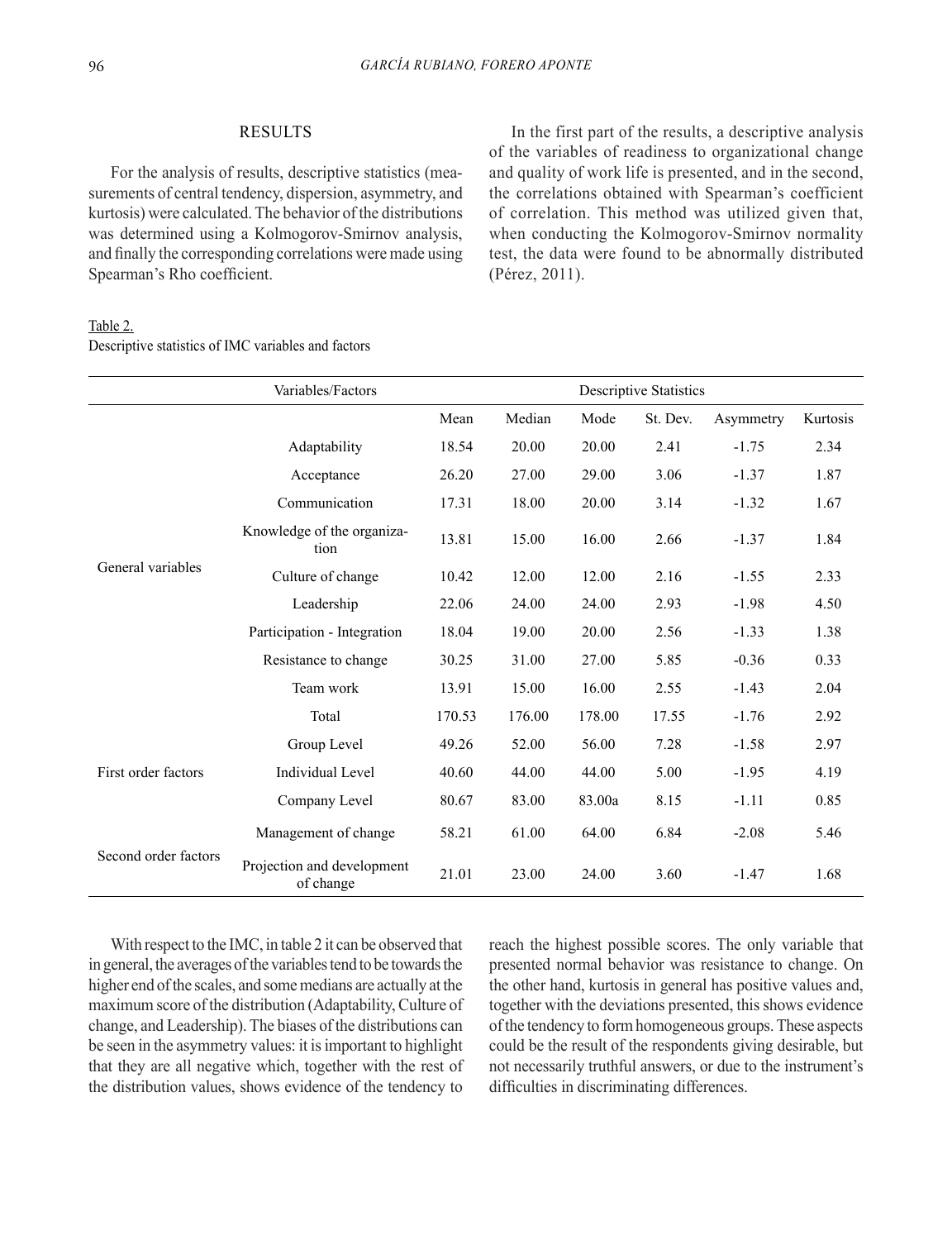| <b>Scales</b>                  | <b>Descriptive Statistics</b> |        |       |          |           |          |  |  |
|--------------------------------|-------------------------------|--------|-------|----------|-----------|----------|--|--|
|                                | Mean                          | Median | Mode  | St. Dev. | Asymmetry | Kurtosis |  |  |
| Compensation and benefits      | 16.61                         | 18.00  | 20.00 | 4.10     | $-1.32$   | 0.65     |  |  |
| Conditions of work environment | 21.16                         | 22.00  | 24.00 | 3.39     | $-1.72$   | 2.87     |  |  |
| Nature of the tasks            | 21.33                         | 22.00  | 24.00 | 3.28     | $-1.96$   | 4.25     |  |  |
| Development and work security  | 10.17                         | 11.00  | 12.00 | 2.25     | $-1.37$   | 1.18     |  |  |
| Organizational democracy       | 17.35                         | 19.00  | 20.00 | 3.49     | $-1.53$   | 1.51     |  |  |
| Fundamental rights             | 14.14                         | 15.00  | 16.00 | 2.43     | $-1.66$   | 2.23     |  |  |
| Work balance                   | 13.67                         | 15.00  | 16.00 | 2.78     | $-1.43$   | 1.13     |  |  |
| Social impact                  | 21.77                         | 23.00  | 24.00 | 3.11     | $-2.10$   | 4.55     |  |  |

Table 3. Descriptive statistics for the scales of the Quality of Work Life instrument

Just as with the IMC, the instrument of quality of work life also showed that the assessed scales did not behave normally. When looking at the averages of the scales, it is found that they tend towards the highest scores, and even though the medians were not exactly the same as the maximum scores in any of the scales, they were all very close. It is important to highlight that the mode corresponds to the maximum natural score in each one of the different scales (See Table 3).

Just as with the IMC, the asymmetry of all the scales is negative, which reinforces the understanding that the scores tend to be at the higher end of the scales. A leptokurtic behavior can be seen in all the scales, which, together with the standard deviation, makes it clear that there is a tendency towards homogeneity in the distributions. Such behaviors could be due to an identified bias towards the desirability of those being assessed or a deficit in the discrimination capacity of the test.

Table 4 shows the correlation of the variables that make up the instruments with the exception of the resistance to change variable.

#### Table 4.

| $10010 - 1.$ |                                                                    |  |
|--------------|--------------------------------------------------------------------|--|
|              | Correlations between acceptance of change and quality of work life |  |

| Variables                             | Compensa-<br>tion and<br><b>Benefits</b> | Environment<br>and Work<br>Conditions | Nature of<br>the tasks | Development<br>and Work<br>Security | Organizational<br>Democracy | Fundamental<br>Rights | Work<br>Balance | Social Im-<br>pact |
|---------------------------------------|------------------------------------------|---------------------------------------|------------------------|-------------------------------------|-----------------------------|-----------------------|-----------------|--------------------|
| Adaptability                          | $0.718**$                                | $0.576**$                             | $0.616**$              | $0.638**$                           | $0.665**$                   | $0.568**$             | $0.584**$       | $0.567**$          |
| Acceptance                            | $0.569**$                                | $0.610**$                             | $0.510**$              | $0.598**$                           | $0.639**$                   | $0.548**$             | $0.545**$       | $0.488**$          |
| Communi-<br>cation                    | $0.521**$                                | $0.567**$                             | $0.581**$              | $0.548**$                           | $0.571**$                   | $0.594**$             | $0.524**$       | $0.573**$          |
| Knowledge<br>of the orga-<br>nization | $0.497**$                                | $0.588**$                             | $0.565**$              | $0.512**$                           | $0.496**$                   | $0.467**$             | $0.567**$       | $0.500**$          |
| Culture of<br>change                  | $0.584**$                                | $0.593**$                             | $0.568**$              | $0.594**$                           | $0.570**$                   | $0.554**$             | $0.633**$       | $0.543**$          |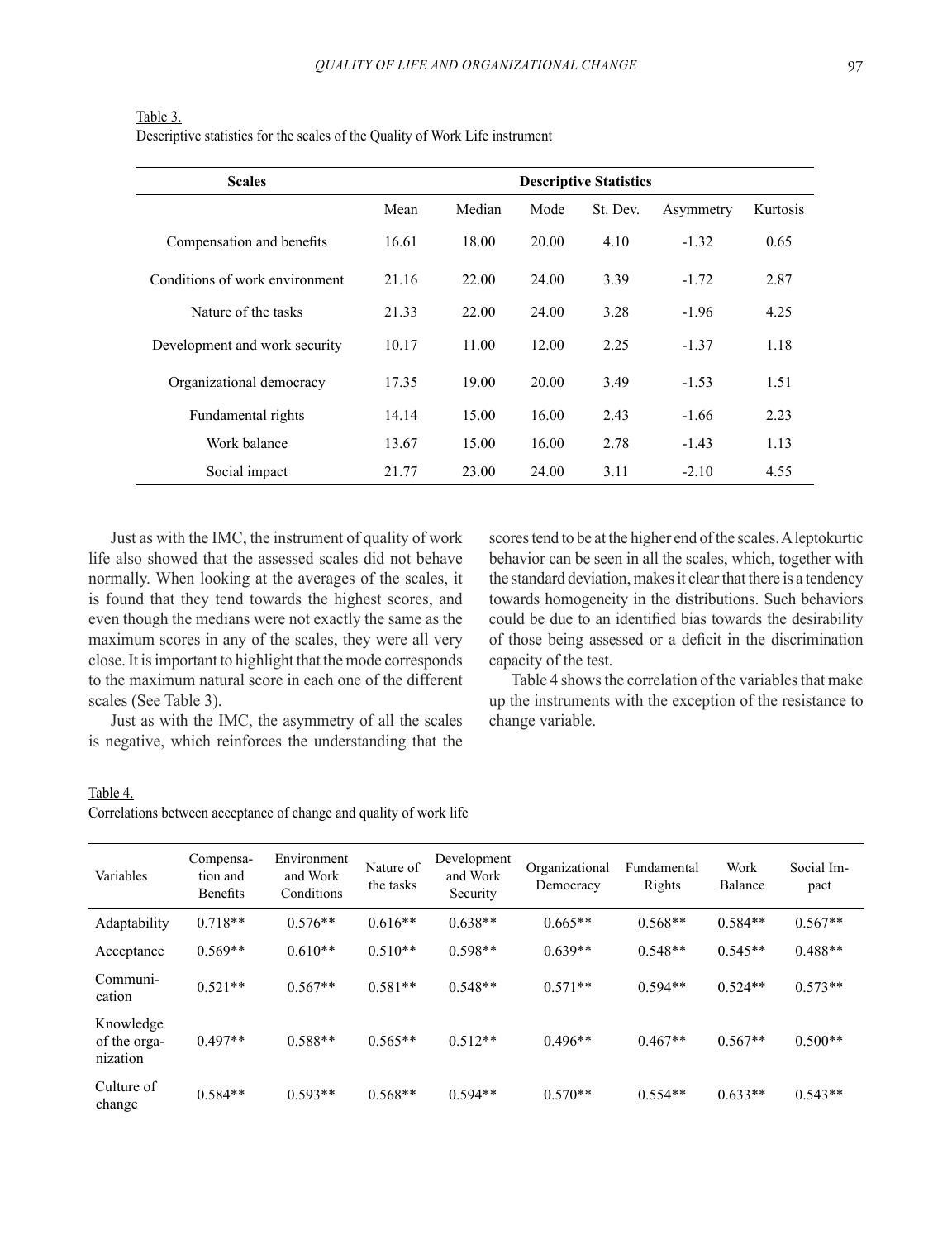| Variables                                                           | Compensa-<br>tion and<br><b>Benefits</b> | Environment<br>and Work<br>Conditions | Nature of<br>the tasks | Development<br>and Work<br>Security | Organizational<br>Democracy | Fundamental<br>Rights | Work<br>Balance | Social Im-<br>pact |
|---------------------------------------------------------------------|------------------------------------------|---------------------------------------|------------------------|-------------------------------------|-----------------------------|-----------------------|-----------------|--------------------|
| Manage-<br>ment of<br>change (mi-<br>nor factor)                    | $0.538**$                                | $0.622**$                             | $0.621**$              | $0.556**$                           | $0.608**$                   | $0.543**$             | $0.505**$       | $0.630**$          |
| Leadership                                                          | $0.550**$                                | $0.567**$                             | $0.619**$              | $0.612**$                           | $0.633**$                   | $0.560**$             | $0.537**$       | $0.613**$          |
| Group Level                                                         | $0.499**$                                | $0.614**$                             | $0.630**$              | $0.541**$                           | $0.593**$                   | $0.615**$             | $0.509**$       | $0.635**$          |
| Individual<br>Level                                                 | $0.650**$                                | $0.621**$                             | $0.664**$              | $0.674**$                           | $0.679**$                   | $0.593**$             | $0.602**$       | $0.645**$          |
| Company<br>Level                                                    | $0.448**$                                | $0.400**$                             | $0.319**$              | $0.432**$                           | $0.433**$                   | $0.448**$             | $0.474**$       | $0.336**$          |
| Participation<br>Integration                                        | $0.377**$                                | $0.474**$                             | $0.459**$              | $0.360**$                           | $0.426**$                   | $0.374**$             | $0.329**$       | $0.474**$          |
| Projection<br>and devel-<br>opment of<br>change (mi-<br>nor factor) | $0.573**$                                | $0.607**$                             | $0.645**$              | $0.567**$                           | $0.618**$                   | $0.620**$             | $0.600**$       | $0.610**$          |

to change -0.061 -0.154 -0.166 -0.098 -0.058 -0.054 -0.049 -0.086

Team Work 0.433\*\* 0.527\*\* 0.609\*\* 0.511\*\* 0.545\*\* 0.609\*\* 0.515\*\* 0.599\*\*

*Continued table 3*

Note: \*\* Significance of 0.01.

Resistance

The adaptability variable of the IMC correlates at the 0.01 level of significance with the variables of the quality of work life instrument: compensation and benefits (Rho=0.718); conditions of work environment (Rho=0.576); nature of the tasks (Rho=0.616); development and work security (Rho=0.638); organizational democracy (Rho=0.665); fundamental rights (Rho=0.568); work balance (Rho=0.584); and social impact (Rho=0.567).

The acceptance variable of IMC correlates at the 0.01 level of significance with the variables of the quality of work life instrument: compensation and benefits (Rho=0.569); conditions of the work environment (Rho=0.610); nature of the tasks (Rho=0.510); development and work security (Rho=0.598); organizational democracy (Rho=0.639); fundamental rights (Rho=0.548); work balance (Rho=0.545); and social impact (Rho=0.488).

The communication variable of IMC correlates at the 0.01 level of significance with the variables of the quality of work life instrument: compensation and benefits (Rho=0.521); conditions of the work environment (Rho=0.567); nature of the tasks (Rho=0.581); development and work security (Rho=0.548); organizational democracy (Rho=0.571); fundamental rights (Rho=0.594); work balance (Rho=0.524); and social impact (Rho=0.573).

The knowledge of the organization variable of IMC correlates at the 0.01 level of significance with the variables of the quality of work life instrument: compensation and benefits (Rho=0.497); conditions of the work environment (Rho=0.588); nature of the tasks (Rho=0.565); development and work security (Rho=0.512); organizational democracy (Rho=0.496); fundamental rights (Rho=0.467); work balance  $(Rho=0.567)$ ; and social impact  $(Rho=0.500)$ .

The culture of change variable of IMC correlates at the 0.01 level of significance with the variables of the quality of work life instrument: compensation and benefits (Rho=0.584); conditions of the work environment (Rho=0.593); nature of the tasks (Rho=0.568); development and work security (Rho=0.594); organizational democracy (Rho=0.570); fundamental rights (Rho=0.554); work balance  $(Rho=0.633)$ ; and social impact  $(Rho=0.543)$ .

The management of change variable of IMC correlates at the 0.01 level of significance with the variables of the quality of work life instrument: compensation and benefits (Rho=0.538); conditions of the work environment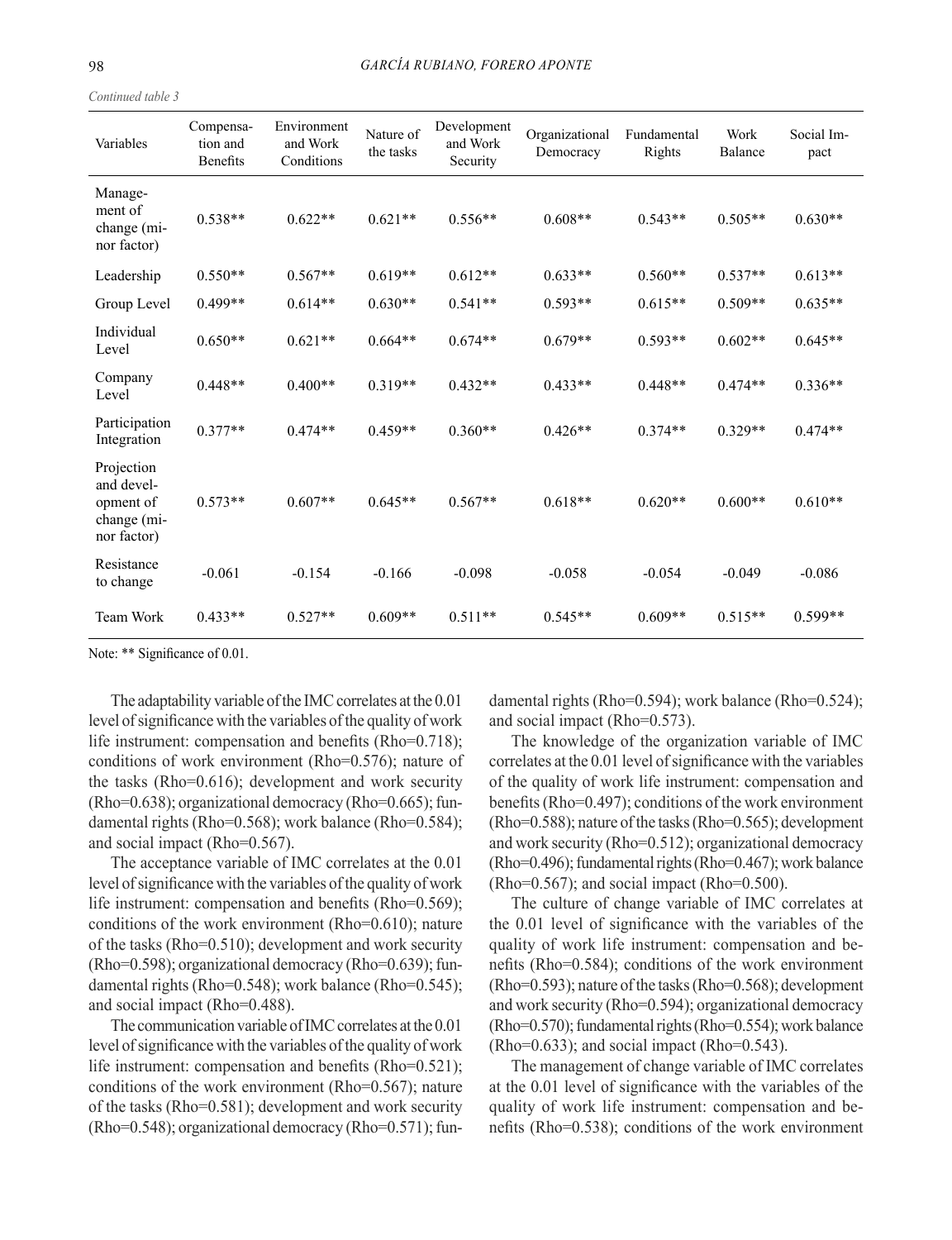(Rho=0.622); nature of the tasks (Rho=0.621); development and work security (Rho=0.556); organizational democracy (Rho=0.608); fundamental rights (Rho=0.543); work balance  $(Rho=0.505)$ ; and social impact  $(Rho=0.630)$ .

The leadership variable of IMC correlates at the 0.01 level of significance with the variables of the quality of work life instrument: compensation and benefits (Rho=0.550); conditions of the work environment (Rho=0.567); nature of the tasks (Rho=0.619); development and work security (Rho=0.612); organizational democracy (Rho=0.633); fundamental rights (Rho=0.560); work balance (Rho=0.537); and social impact (Rho=0.613).

The group level variable of IMC correlates at the 0.01 level of significance with the variables of the quality of work life instrument: compensation and benefits (Rho=0.499); conditions of the work environment (Rho=0.614); nature of the tasks (Rho=0.630); development and work security (Rho=0.541); organizational democracy (Rho=0.593); fundamental rights (Rho=0.615); work balance (Rho=0.509); and social impact (Rho=0.635).

The individual level variable of IMC correlates at the 0.01 level of significance with the variables of the quality of work life instrument: compensation and benefits (Rho=0.650); conditions of the work environment (Rho=0.621); nature of the tasks (Rho=0.664); development and work security (Rho=0.674); organizational democracy (Rho=0.679); fundamental rights (Rho=0.593); work balance (Rho=0.602); and social impact (Rho=0.645).

The organizational level variable of IMC correlates at the 0.01 level of significance with the variables of the quality of work life instrument: compensation and benefits (Rho=0.448); conditions of the work environment (Rho=0.400); nature of the tasks (Rho=0.319); development and work security (Rho=0.432); organizational democracy (Rho=0.433); fundamental rights (Rho=0.448); work balance  $(Rho=0.474)$ ; and social impact  $(Rho=0.336)$ .

The participation and integration variable of IMC correlates at the 0.01 level of significance with the variables of the quality of work life instrument: compensation and benefits (Rho=0.377); conditions of the work environment (Rho=0.474); nature of the tasks (Rho=0.459); development and work security (Rho=0.360); organizational democracy (Rho=0.426); fundamental rights (Rho=0.374); work balance  $(Rho=0.329)$ ; and social impact  $(Rho=0.474)$ .

Regarding the variable of projection and development of change of IMC, it correlates at the 0.01 level of significance with the variables of the quality of work life instrument: compensation and benefits (Rho=0.573); conditions of the work environment (Rho=0.607); nature of the tasks  $(Rho=0.645)$ ; development and work security  $(Rho=0.567)$ ; organizational democracy (Rho=0.618); fundamental rights (Rho=0.620); work balance (Rho=0.600); and social impact (Rho=0.610).

The team work variable of IMC correlates at the 0.01 level of significance with the variables of the quality of work life instrument: compensation and benefits (Rho=0.433); conditions of the work environment (Rho=0.527); nature of the tasks (Rho=0.609); development and work security (Rho=0.511); organizational democracy (Rho=0.545); fundamental rights (Rho=0.609); work balance (Rho=0.515); and social impact (Rho=0.599).

## DISCUSSION

The general objective of this research was to identify the relationship between quality of work life and the staff members' readiness to organizational change in a public entity in the city of Bogotá.

To give a response to the first specific objective, the readiness of workers to change was identified. The results show a positive tendency in all the variables and factors assessed with the IMC. However, it is necessary to make two comments: the first has to do with the evident bias towards maximum values in the test, which is much more evident in the variables of adaptability, culture of change, leadership, and participation/ integration, as well as in the individual, management of change, and projection and development of change factors. The second is related to the asymmetry and kurtosis that show not only a tendency towards high values, but also towards rather homogeneous distributions.

Regarding the first aspect, it is necessary to take into account factors related to motivation and perception when thinking about the possible implications of the research on the members of the sample. It is clear that, for ethical reasons, participation is strictly anonymous and confidential, but this is not necessarily the perception that many participants have about this type of research.

Secondly, despite the technical conditions under which the test was designed and which show adequate levels of reliability, it is appropriate to question its quality and sensitivity to measuring the variables that are supposed to be assessed. In other words, a deep technical analysis is needed in order to be able to determine if the test complies with the necessary conditions required for an accurate evaluation of the aspects that are intended to evaluate.

Regarding the second objective, which aimed to identify the conditions of quality of life, a very high appraisal done by the people evaluated leading to high scores, means, medians, and modes located in the upper extremes of each scale was found. However, just as with the measurement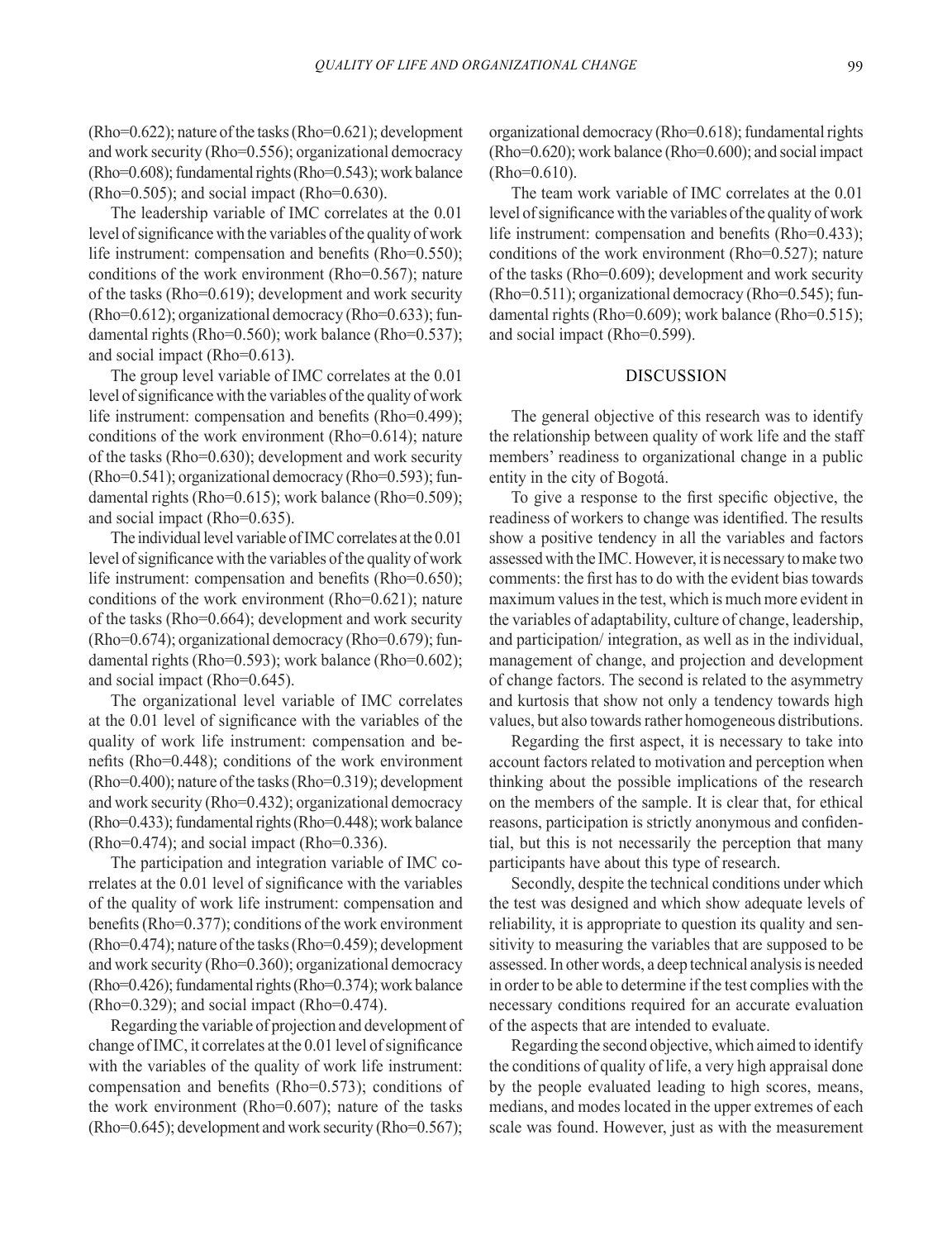of change, it is appropriate to question both the capacity of the test to adequately measure the variable it was supposed to measure and the biases generated by those evaluated as a result of personal judgments or unfounded beliefs with respect to the scope and ethical limitations of the research.

It is clear, in both cases, that other variables can influence the responses of those evaluated with this type of test. Aspects like motivation, anxiety, and doubts about later consequences that the publication of the results could have, among others, are factors that can affect the honesty of the evaluated person when they answer the questions.

In response to the general objective, it was identified through the analysis of the results that the majority of variables of organizational change correlate with the variables of the quality of work life instrument, with the exception of resistance to change. Robbis (2002) mentions five reasons why he thinks organizations resist change: habits, security, economic factors, selective processes, and selective hearing of information. This can explain that resistance to change is not only due to the current situation of the entity in terms of the quality of work life, but also to the intervention of other factors. Understanding this can improve the productivity and functionality of the work done by each one of the employees (Dolan & García – Sánchez, 1999).

Taking into account that the variables of the two instruments correlate in a significant way, it can be pointed out that the quality of life within the work environment and the benefits given by the entity open a path so that the employee can adequately adapt to the changes that occur within the organization. Poza and Prior (1988, cited by González, Peiró & Bravo, 1996) explain what factors influence the way in which the work environment is experienced, which includes both objective (security, hygiene, salary, etc.) and subjective conditions (the way in which the worker lives).

It is important to highlight these results because not only do they show evidence of the relationships of the main variables in the study, but they also support the research hypothesis. Additionally, it can be established that quality of life is a subjective perception of organizational change.

In this regard, while it is clear that organizational change can be studied from different viewpoints related to organizational behavior, quality of life can also be seen from different perspectives, in this case from the worker's point of view, which is considered as being subjective. In the same way, when studied from psychological perspectives, where individual characteristics such as emotional and attitudinal characteristics are considered, subjective aspects are also evident (Segurado & Argulló, 2000).

Therefore, the psychological aspects of the individual that have been studied with organizational change, such as attitude (García, Rojas & Díaz, 2011), motivation (García, Gómez & Londoño, 2009), motivation and satisfaction (García & Forero, 2014), and organizational justice (García & Forero, 2014), are important factors which conclude that the perceptual aspects of the worker in response to different processes of change are going to depend on the way in which they are experienced and understood from the worker's point of view.

Additionally, it can be established that organizational change as well as the quality of work life are multidimensional, and therefore they cannot be understood as independent elements within organizations, but rather are going to be affected by other aspects that, in some way, generate influence on the way they are perceived by the workers.

The social impact of this research will be the generation of more important theoretical contributions for organizational psychology with respect to the existing relationship between the mentioned variables, as well as the possibility to generate more theories at an empirical level by means of the revision of existing literature about these variables. Furthermore, it could enrich the investigation of new relationships and enable explanations that contribute to the way in which change can be adequately managed in Colombian organizations, taking into account some variables about individuals.

### REFERENCES

- Acosta, C. (2004) Cuatro preguntas para iniciarse en cambio organizacional*. Revista Colombiana de Psicología*, *11*, 9-24.
- Alcover, M., Rico, R., & Gil, F. (2011). Equipos de trabajo en contextos organizacionales: Dinámicas de cambio, adaptación y aprendizaje en entornos flexibles. *Papeles de psicólogo*, *32*, 7-16.
- Arrieiro, C., & Natividade, L. (2009), Qualidade de vida no trabalho. *Revista Tecer Belo Horizont, 2*, 1-12.
- Camacaro, P. (2010). *Aproximación a la calidad de vida en el trabajo en la organización castrense venezolana.* Edición electrónica.Acosta, C. (2004) Cuatro preguntas para iniciarse en cambio organizacional*. Revista Colombiana de Psicología*, *11*, 9-24.
- Cañon, S., & Galeano, G. (2011). Factores laborales psicosociales y calidad de vida laboral de los trabajadores de la salud de ASSBASALUD E.S.E. *Archivos de Medicina. 11* (2), 114 - 126.
- Chiang M.M., & Krausse, K (2009). Estudio empírico de calidad de vida laboral, cuatro indicadores: satisfacción laboral, condiciones y medio ambiente del trabajo, organización e indicador global, sectores privado y público. *Horizontes empresariales.* 23-50.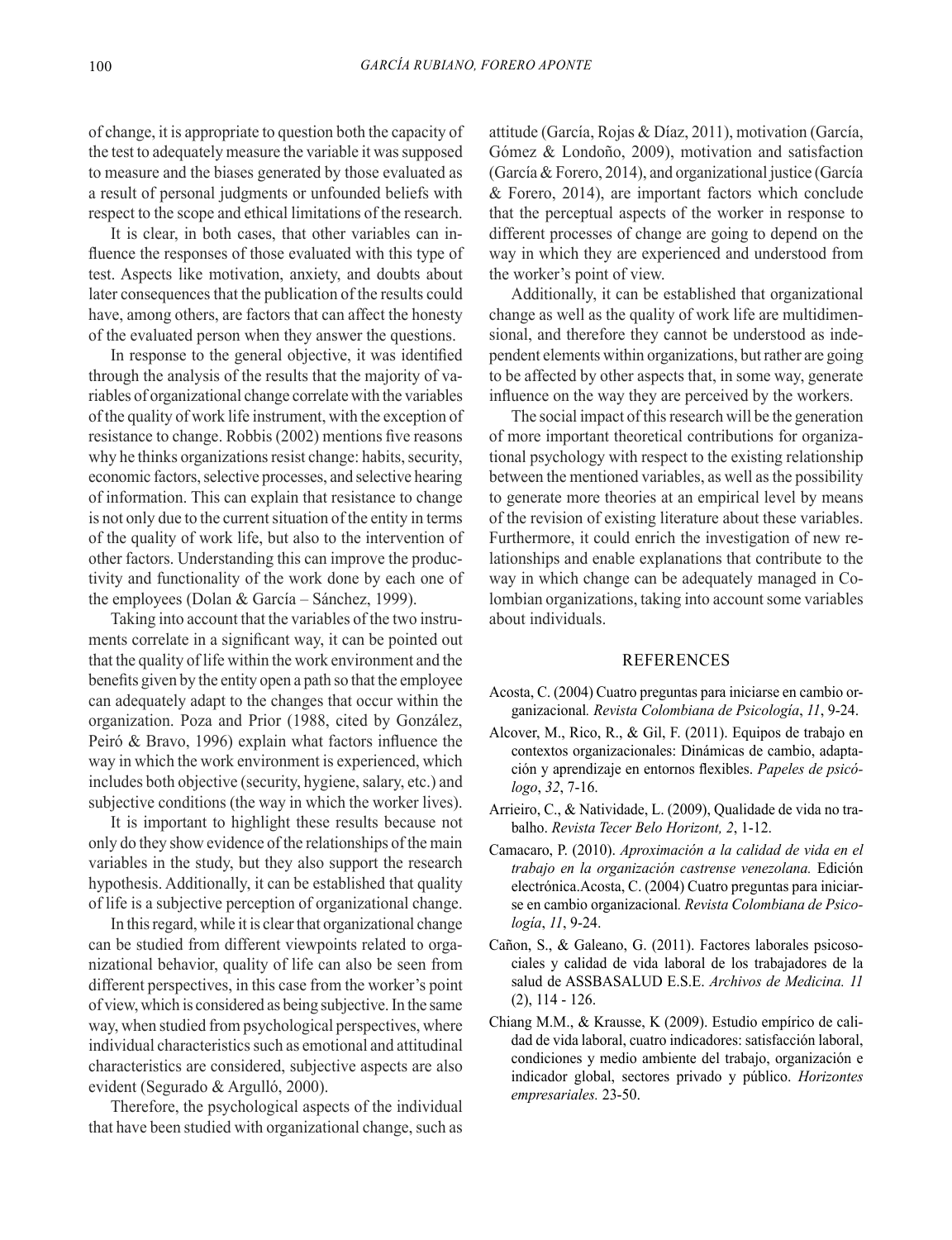- Coolican, H. (2005). Métodos de investigación y estadística en psicología (3ra Ed.) México: Manual Moderno.
- Da Silva, M., (2006). Nuevas perspectivas de la calidad de vida laboral y sus relaciones con la eficacia organizacional. Tesis doctoral: Universidad de Barcelona.
- Díaz, J. (2005) Cambio organizacional, una aproximación por valores. *Revista Venezolana de Gerencia. 10*(32) ,605-627.
- Duran, M. (2010). Bienestar psicológico: el estrés y la calidad de vida en el contexto laboral. *RNA revista nacional de administración*, *1*, 71-84.
- Dolan, S.L., & Garcia-Sanchez, S. (1999). *La gestion par valeurs.* Montréal: Éditions Nouvelles.
- Duro, A. (2004). Calidad de vida laboral. *Calidad de vida laboral: Área de Psicología Social*. España: Universidad Rey Juan Carlos.
- Elizur, D. et Shye, S. (1990). Quality of work life and its relation to quality of life. *Applied Psychology:An International Review, 39*(3)*,* 275-291.
- Ernst, E., Lewis, S., & Hammer, L (2010). Work–life initiatives and organizational change: Overcoming mixed messages to move from the margin to the mainstream. *Hum Relat*, *63*(1), 3–19.
- Ferreira, D., Barbosa, I., Hastenreiter, J.M., & De Acevedo, F. (2011), Mudança organizacional em uma instituição hospitalar: um estudo de caso sobre as percepções dos gestores. *Belo Horizonte. 12*(2), 85-110.
- Flores, N., Jenaro, C., González, F., & García P. (2010) Análisis de la calidad de vida laboral en trabajadores con discapacidad. *Instituto Universitario de Integración en la Comunidad (INICO),* Universidad de Salamanca. Pp. 95-107.
- Freire, J., & Gutiérrez-Rubí, A (2010). *32 tendencias de cambio.* España: Gráfico.
- García M., Rojas M., & Díaz S. (2011). Relación entre el cambio organizacional y la actitud al cambio en trabajadores de una empresa de Bogotá. *Diversitas Perspectivas en Psicología,* (1) 7, 2-1.
- García, G., & Sandoval, A. (2010), Cultura gerencial y cambio organizacional en Cierres Ideal de México: un "modelo" de calidad guadalupano. *Revista Redalyc*, *34*, 133-148.
- García, M, Gómez, G y Londoño, O. (2009). Relación entre motivación y resistencia al cambio en personas que trabajan en una empresa del sector público. *Revista Diversitas Perspectivas en Psicología, 5*(1), 141-159.
- García, M. & Forero, C. (2010). IMC Instrumento de Medición de Cambio Organizacional. Manual Técnico. Bogotá, Colombia: RH&T. (Documento no publicado).
- García, M. (2011). Liderazgo transformacional y la facilitación de la aceptación al cambio organizacional. *Pensamiento Psicológico*, *9*(16), 41-54.
- García, M., & Forero, C. (2014). Cambio organizacional y percepción de la justicia organizacional en una entidad de la ciudad de Bogotá-Colombia. *Revista Diversitas Perspectivas en Psicología. 10*(2), 293 -305.
- García, M., & Forero, C. (2014). Motivación y satisfacción laboral como facilitadores del cambio organizacional: una explicación desde las ecuaciones estructurales. *Psicogente*, *17*(31), 120-142.
- García, M., Arias, F., & Gómez, P. (2013). Relación entre comunicación y cambio organizacional en trabajadores de una empresa del sector terciario. *Revista Diversitas Perspectivas en Psicología. 9*(1), 89-95.
- García, M., Camarco, J., Cervera, A., Ramírez, A & Romero, B. (2010). Relación entre grupos/ equipos de trabajo y cambio organizacional en una empresa comercializadora de Bogotá. *Psychologia: avances de la disciplina. 4*(2).31-46.
- Giraldo, M (2009). *Modelo de Gestión del cambio planeado para la sunción supervisoria., Caso empresa de* c*onsumo masivo*. 3rd, International Conference on Industrial Engineering and industial management, XII Congreso de Organizaciones e Ingeniería, Barcelona-Terrasa, Sept, 2-4.
- Gómez., M.A. (2010). Calidad de vida laboral en empleados temporales del valle de Aburrá, Colombia. *Revista ciencias estratégicas*, *18*(24), 225-236.
- Gómez-Rada, C (2011). Instrumento calidad de vida laboral. Manual Técnico. Bogotá, Colombia. Documento no publicado.
- González, P., Peiró, J.M., & Bravo, M. (1996). Calidad de vida laboral. In J.M.Peiró & F.Prieto (Eds.): *Tratado de Psicología del Trabajo (vol. 2)*. Madrid: Síntesis (pp. 161-186).
- González, T. (2010). Agroindustrias: cambio organizacional como estrategias de sobrevivencia y transformación regional. *Universidad autónoma, 4*, 1-12.
- Granados, I. (2011) Calidad de vida laboral: historia, dimensiones y beneficios. *Revista IIPSI. 14*(2), 271-276.
- Hernández, P., Gallarzo, M., & Espinosa, J. (2011). *Desarrollo organizacional enfoque latinoamericano.* México: Pearson*.*
- Hernández, R., Fernández, C., & Baptista, P. (2010). *Metodología de la Investigación*. México: McGraw Hill.
- Jeanie, D. (2002) *El monstruo del cambio, El factor humano como elemento decisivo para estimular o frustrar el cambio en la empresa*. España: Ediciones Urano, S.A.
- Kerber, K., & Buono, A. (2010). Intervention and organizational change: building organizational change capacity. En Buono, A.F. & Jamieson, D.W. (Eds.).
- Kotter, P., & Cohen, D. (2003). *Las claves del cambio*. España: Deusto.
- Luecke, R. (2003), *Gestionar el cambio y la transición*. España: Deusto.
- Montalván, C., (2005). *Calidad de vida laboral: hacia un enfoque integrador desde la Psicologia Social*. España: Universidad de Oviedo.
- Nair, S. (2013). A study on the effect of quality of work life (QWL) on organizational citizenship behaviour (OCB) - WithSpecial reference to College Teachers is Thrissur District, Kerala . *Integral Review- A Journal of Management . 6*(1), 34-46.